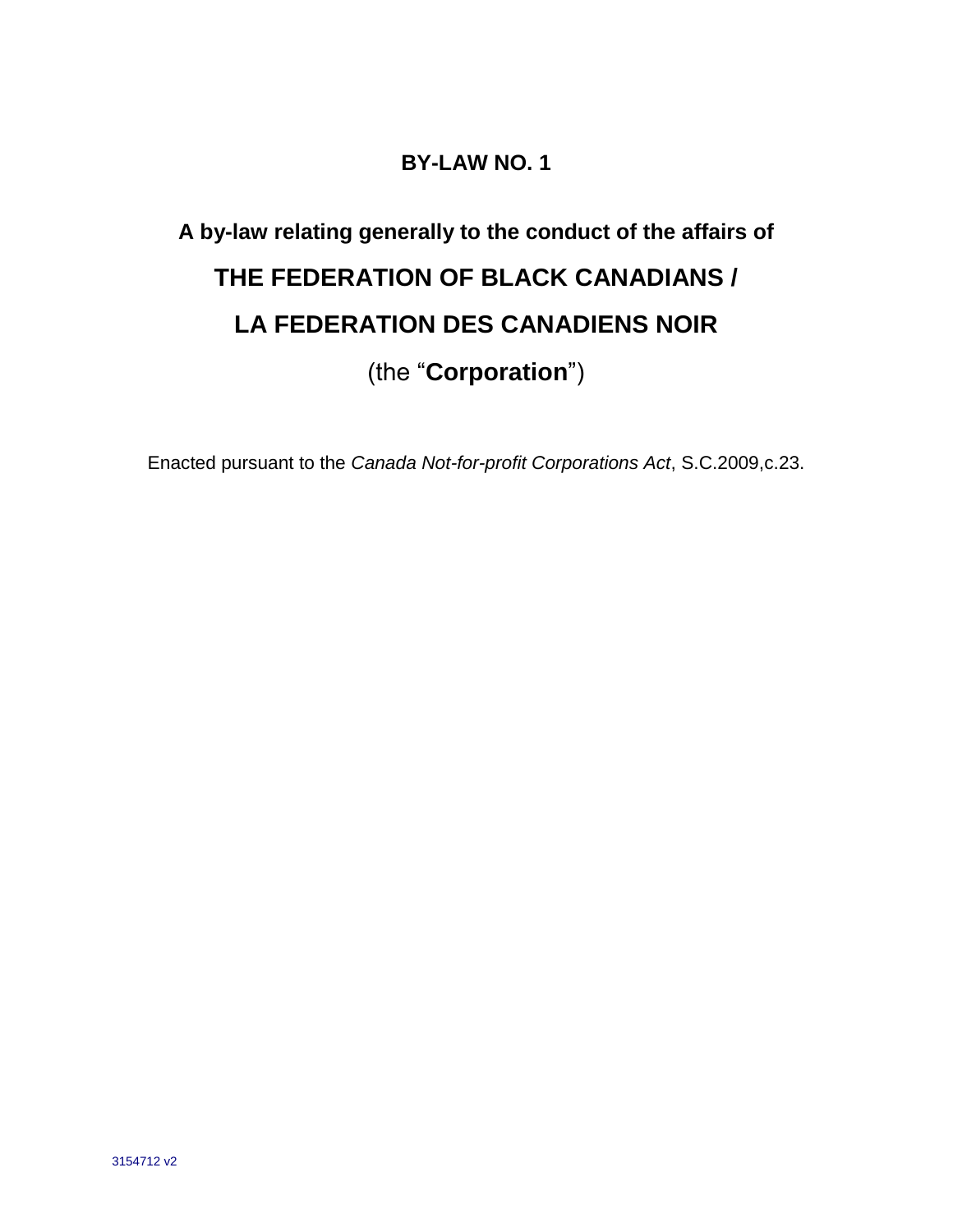# <span id="page-1-0"></span>**Table of Contents**

# **Table of Contents**

| 1.01 |  |  |  |
|------|--|--|--|
| 1.02 |  |  |  |
| 1.03 |  |  |  |
| 1.04 |  |  |  |
| 1.05 |  |  |  |
| 1.06 |  |  |  |
| 1.07 |  |  |  |
| 1.08 |  |  |  |
| 1.09 |  |  |  |
| 1.10 |  |  |  |
|      |  |  |  |
| 2.02 |  |  |  |
| 2.03 |  |  |  |
|      |  |  |  |
| 3.01 |  |  |  |
| 3.02 |  |  |  |
| 3.03 |  |  |  |
|      |  |  |  |
| 4.03 |  |  |  |
| 4.04 |  |  |  |
| 4.05 |  |  |  |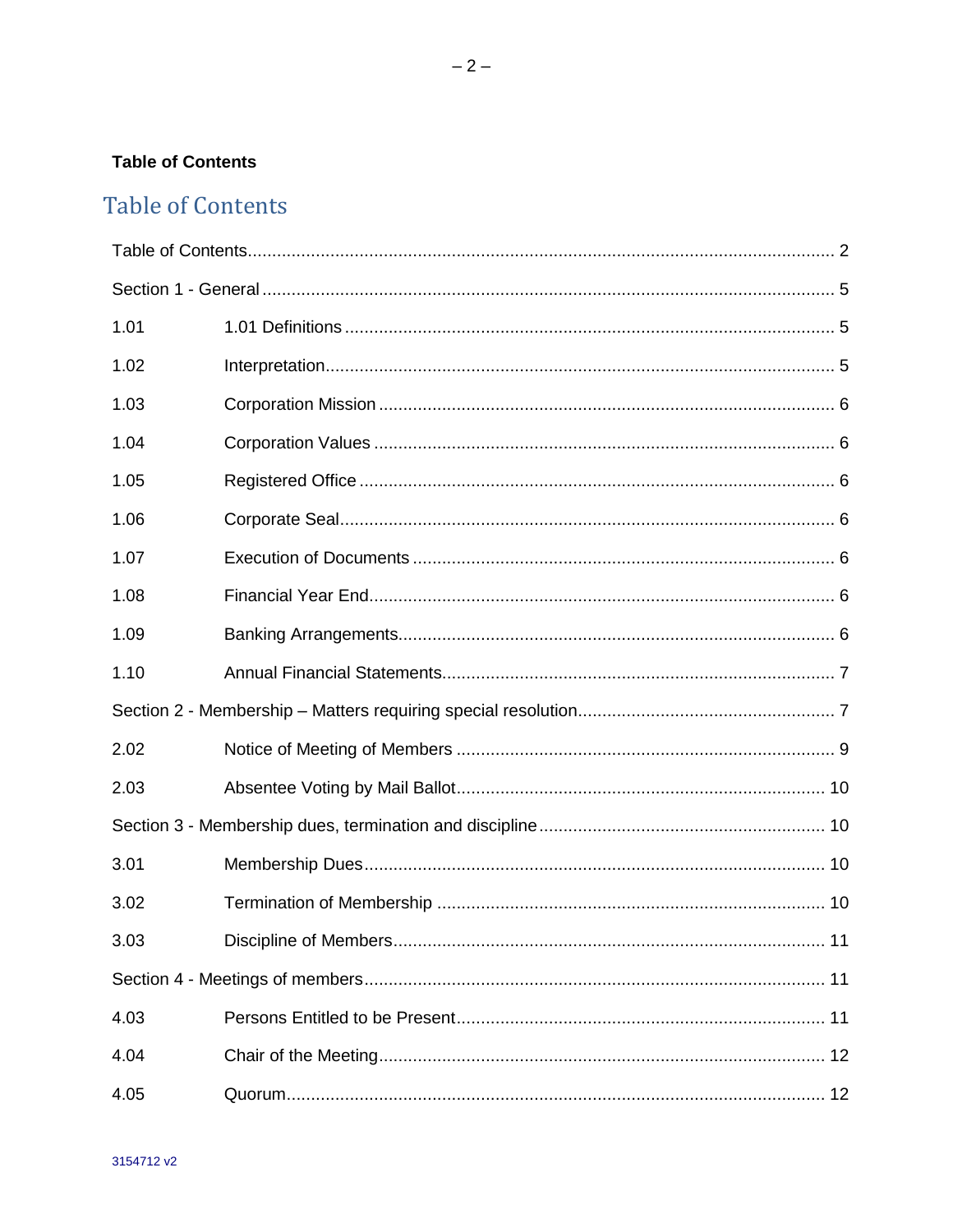| 4.06 |  |  |  |
|------|--|--|--|
| 4.07 |  |  |  |
| 4.08 |  |  |  |
| 4.09 |  |  |  |
|      |  |  |  |
| 5.02 |  |  |  |
| 5.03 |  |  |  |
| 5.04 |  |  |  |
| 5.05 |  |  |  |
| 5.06 |  |  |  |
| 5.07 |  |  |  |
| 5.08 |  |  |  |
| 5.09 |  |  |  |
| 5.10 |  |  |  |
|      |  |  |  |
| 6.02 |  |  |  |
| 6.03 |  |  |  |
| 6.04 |  |  |  |
| 6.05 |  |  |  |
| 6.06 |  |  |  |
| 6.07 |  |  |  |
| 6.08 |  |  |  |
| 6.09 |  |  |  |
| 6.10 |  |  |  |
| 6.11 |  |  |  |
|      |  |  |  |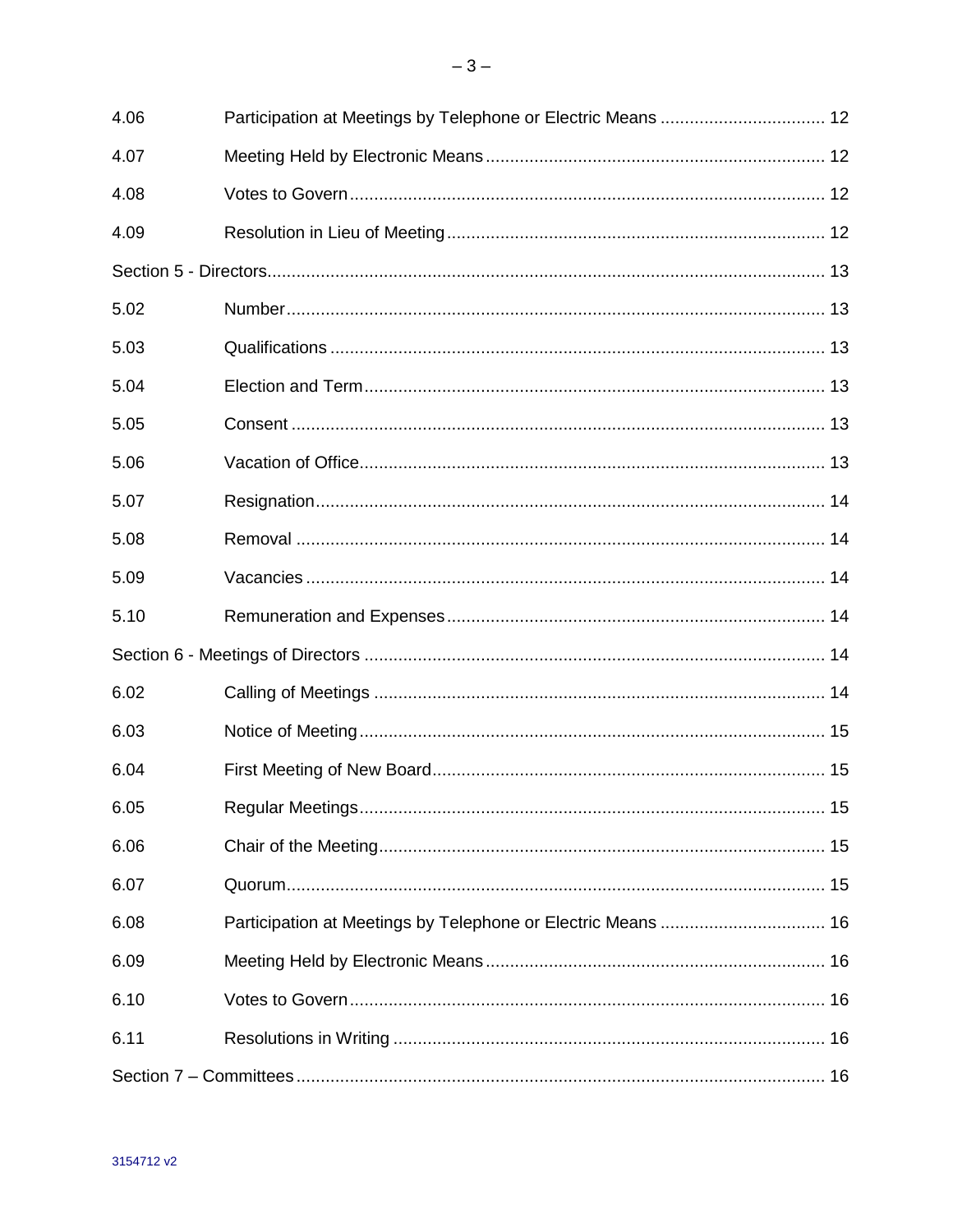| 7.02  |  |  |  |
|-------|--|--|--|
|       |  |  |  |
| 8.02  |  |  |  |
|       |  |  |  |
| 9.02  |  |  |  |
| 9.03  |  |  |  |
|       |  |  |  |
| 11.02 |  |  |  |
| 11.03 |  |  |  |
| 11.04 |  |  |  |
| 11.05 |  |  |  |
|       |  |  |  |
| 12.02 |  |  |  |
|       |  |  |  |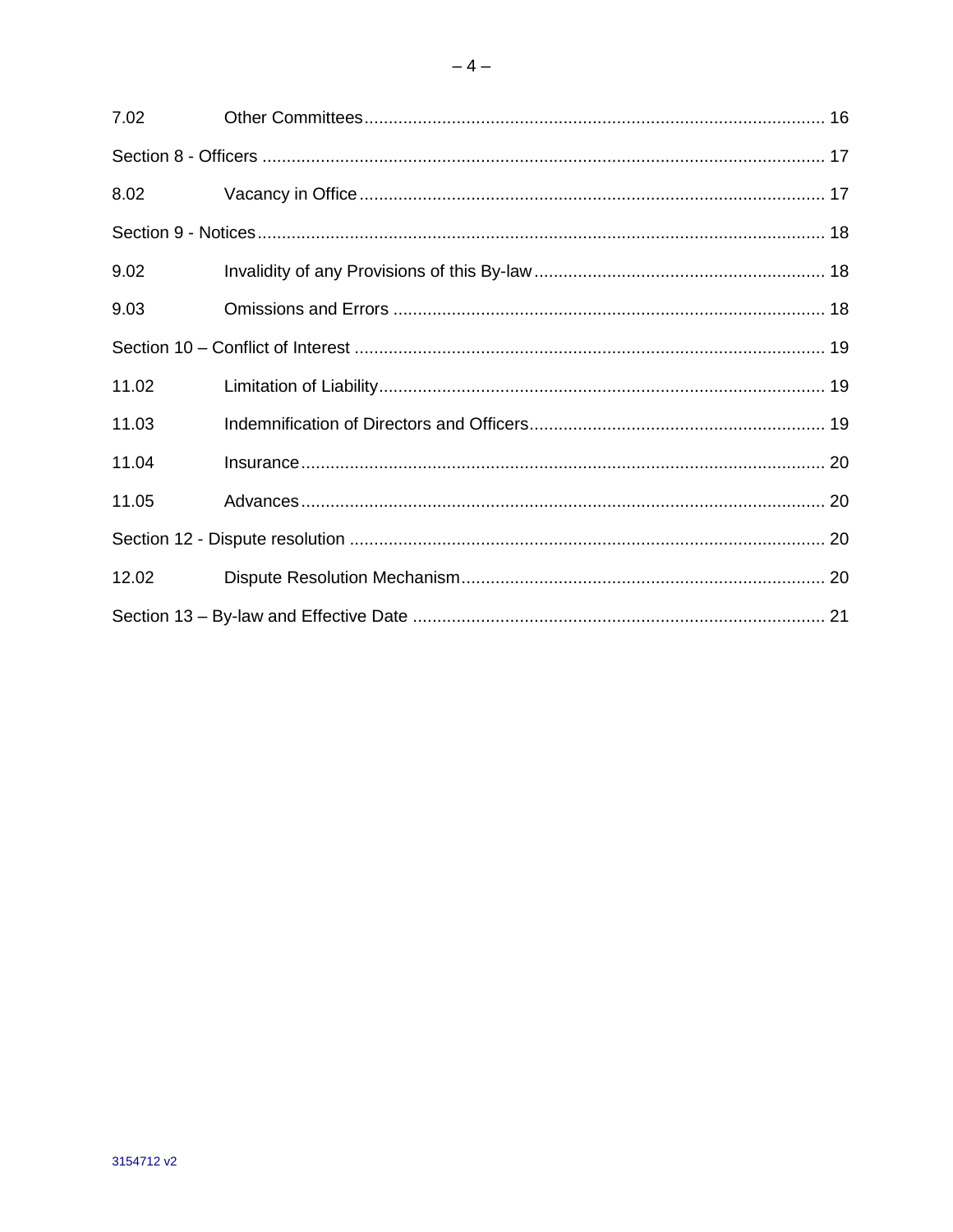**BE IT ENACTED** as a by-law of the Corporation as follows:

#### <span id="page-4-0"></span>**Section 1 - General**

#### <span id="page-4-1"></span>**1.01 1.01 Definitions**

In this by-law and all other by-laws of the Corporation, unless the context otherwise requires:

 $-5-$ 

- a. "Act" means the Canada Not-for-profit Corporations Act S.C. 2009, c.23 including the Regulations made pursuant to the Act, and any statute or regulations that may be substituted, as amended from time to time:
- b. "articles" means the original or restated articles of incorporation or articles of amendment, amalgamation, continuance, reorganization, arrangement or revival of the Corporation;
- c. "board" means the board of directors of the Corporation;
- d. "by-law" means this by-law and any other by-laws of the Corporation as amended and which are, from time to time, in force and effect;
- e. "director" means a member of the board;
- f. "meeting of members" includes an annual meeting of members or a special meeting of members;
- g. "ordinary resolution" means a resolution passed by a majority (for example more than 50%) of the votes cast on that resolution;
- h. "proposal" means a proposal submitted by a member of the Corporation that meets the requirements of section 163 (Shareholder Proposals) of the Act;
- i. "Regulations" means the regulations made under the Act, as amended, restated or in effect from time to time
- j. "special meeting of members" includes a meeting of any class or classes of members and a special meeting of all members entitled to vote at an annual meeting of members; and
- k. "special resolution" means a resolution passed by a majority of not less than twothirds (2/3) of the votes cast on that resolution.

#### <span id="page-4-2"></span>**1.02 Interpretation**

In the interpretation of this by-law, words in the singular include the plural and vice-versa, words in one gender include all genders, and "person" includes an individual, body corporate, partnership, trust and unincorporated organization.

Other than as specified in 1.01 above, words and expressions defined in the Act have the same meanings when used in these by-laws.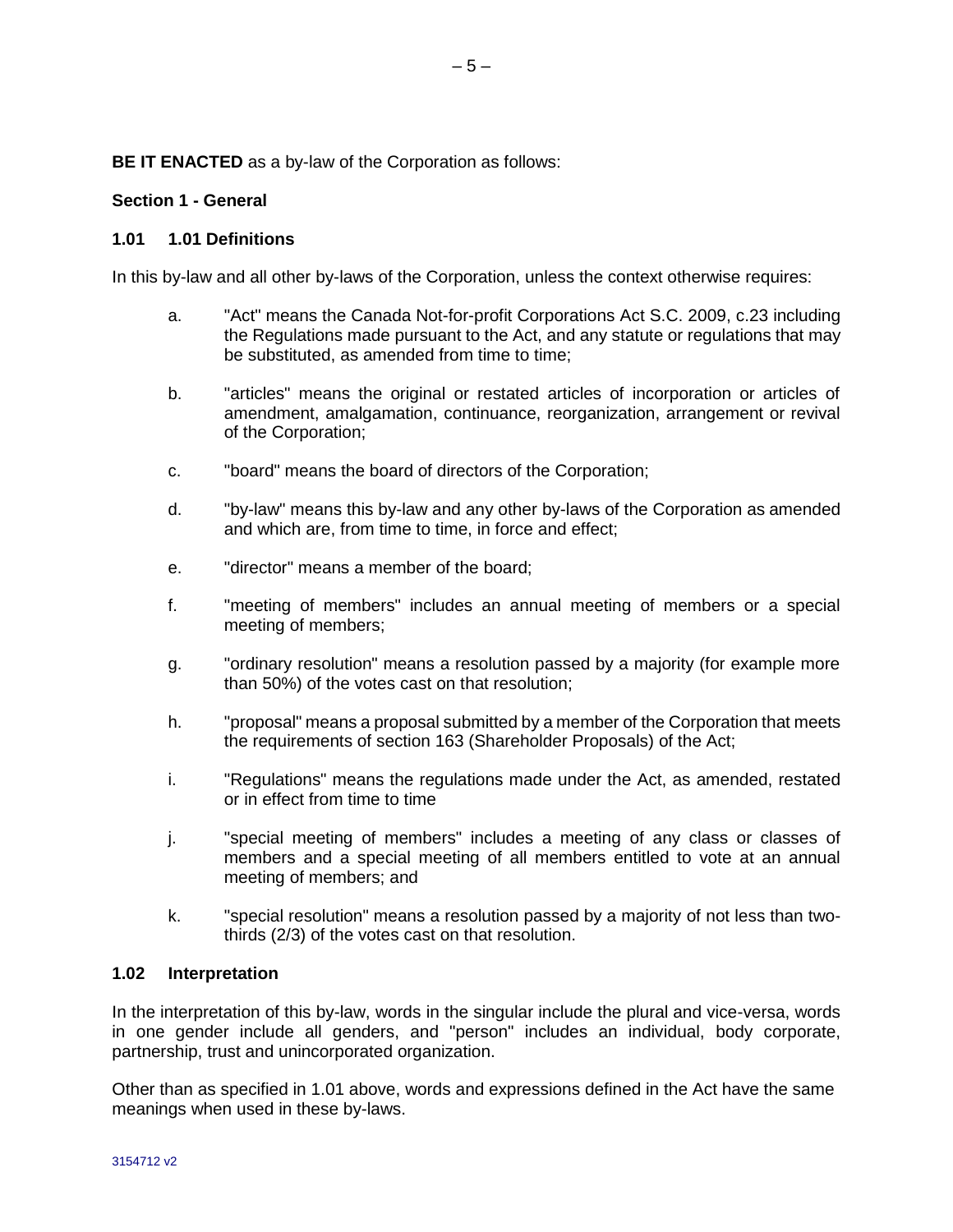#### <span id="page-5-0"></span>**1.03 Corporation Mission**

The purpose of the corporation is to provide a benefit to the community by supporting and advancing the social, economic, and cultural interests of the Canadians of African descent. The corporation will provide public forums that allow the community to gather and support the economic growth of the Canadians of African descent.

#### <span id="page-5-1"></span>**1.04 Corporation Values**

The FBC requires all of its elected board members, membership holders, supporters and partners to adopt and demonstrate commitment to the following:

- a. Caring in the overall well-being of all within our Canadian family mosaic
- b. Respect for the diversity of viewpoints within our Canadian family mosaic
- c. Integrity in the way we treat others within our Canadian family mosaic
- d. Responsibility in the way we equitably serve all Canadians within our family mosaic
- e. Inclusiveness and openness in the way we embrace all within our Canadian family mosaic

#### <span id="page-5-2"></span>**1.05 Registered Office**

Until changed in accordance with the Act, the registered office of the Corporation shall be located within the province in Canada designated in the articles.

#### <span id="page-5-3"></span>**1.06 Corporate Seal**

The Corporation may have a corporate seal in the form approved from time to time by the board. If a corporate seal is approved by the board, the secretary of the Corporation shall be the custodian of the corporate seal.

#### <span id="page-5-4"></span>**1.07 Execution of Documents**

Deeds, transfers, assignments, contracts, obligations and other instruments in writing requiring execution by the Corporation may be signed by any two (2) of its officers or directors. In addition, the board may from time to time direct the manner in which and the person or persons by whom a particular document or type of document shall be executed. Any person authorized to sign any document may affix the corporate seal (if any) to the document. Any signing officer may certify a copy of any instrument, resolution, by-law or other document of the Corporation to be a true copy thereof.

#### <span id="page-5-5"></span>**1.08 Financial Year End**

The financial year end of the Corporation shall be determined by the board of directors.

#### <span id="page-5-6"></span>**1.09 Banking Arrangements**

The banking business of the Corporation shall be transacted at such bank, trust company or other firm or corporation carrying on a banking business in Canada or elsewhere as the board of directors may designate, appoint or authorize from time to time by resolution. The banking business or any part of it shall be transacted by an officer or officers of the Corporation and/or other persons as the board of directors may by resolution from time to time designate, direct or authorize.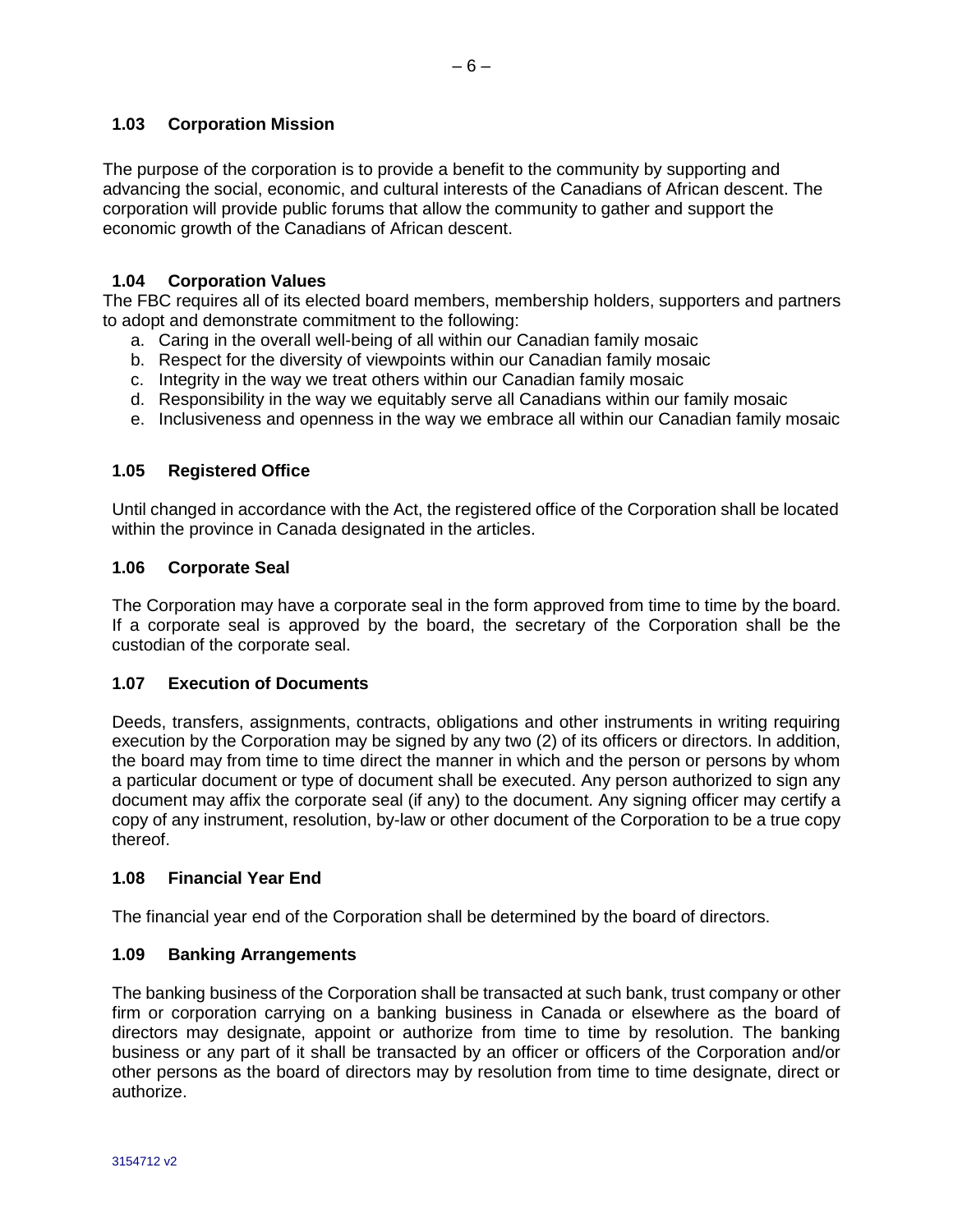#### <span id="page-6-0"></span>**1.10 Annual Financial Statements**

The Corporation may, instead of sending copies of the annual financial statements and other documents referred to in subsection 172(1) (Annual Financial Statements) of the Act to the members, publish a notice to its members stating that the annual financial statements and documents provided in subsection 172(1) are available at the registered office of the Corporation and any member may, on request, obtain a copy free of charge at the registered office or by email.

#### <span id="page-6-1"></span>**Section 2 - Membership – Matters requiring special resolution**

#### **2.01 Membership Conditions**

Subject to the articles, there shall be three levels of membership in the Corporation, namely, Directors, Paid members, and General members. The board of directors of the Corporation may, by resolution, approve the admission of the members of the Corporation. Members may also be admitted in such other manner as may be prescribed by the board by resolution. The following conditions of membership shall apply:

# **2.01 Membership Conditions**

#### **Directors**

- a. Director membership shall be available only to elected individuals who have applied and have been accepted for voting membership in the Corporation via the election or appointment process.
- b. The term of membership shall be bi-annual (2 years), subject to renewal (2 additional terms) in accordance with the policies of the Corporation.
- c. As set out in the articles, each Director member is entitled to receive notice of, attend and vote at all meetings of members and each such Director member shall be entitled to one (1) vote at such meetings.
- d. The corporation shall create a Terms of Reference detailing the responsibilities and duties of directors. The board of directors of the Corporation may, by resolution, amend and approve amendments to the Terms of Reference.

#### **Paid Members**

- a. Paid membership shall be available only to members who have made an annual donation of \$25 or more, exclusive of membership dues, and who have applied and have been accepted for paid membership in the Corporation.
- b. The term of membership of a paid voting member shall be annual, subject to renewal in accordance with the policies of the Corporation.
- c. As set out in the articles, each paid voting member is entitled to receive notice of, attend and vote at all meetings of members and each such paid member shall be entitled to one (1) vote at such meetings.
- d. The corporation shall create a Terms of Reference detailing the responsibilities and duties of Paid Members. The board of directors of the Corporation may, by resolution, amend and approve amendments to the Terms of Reference.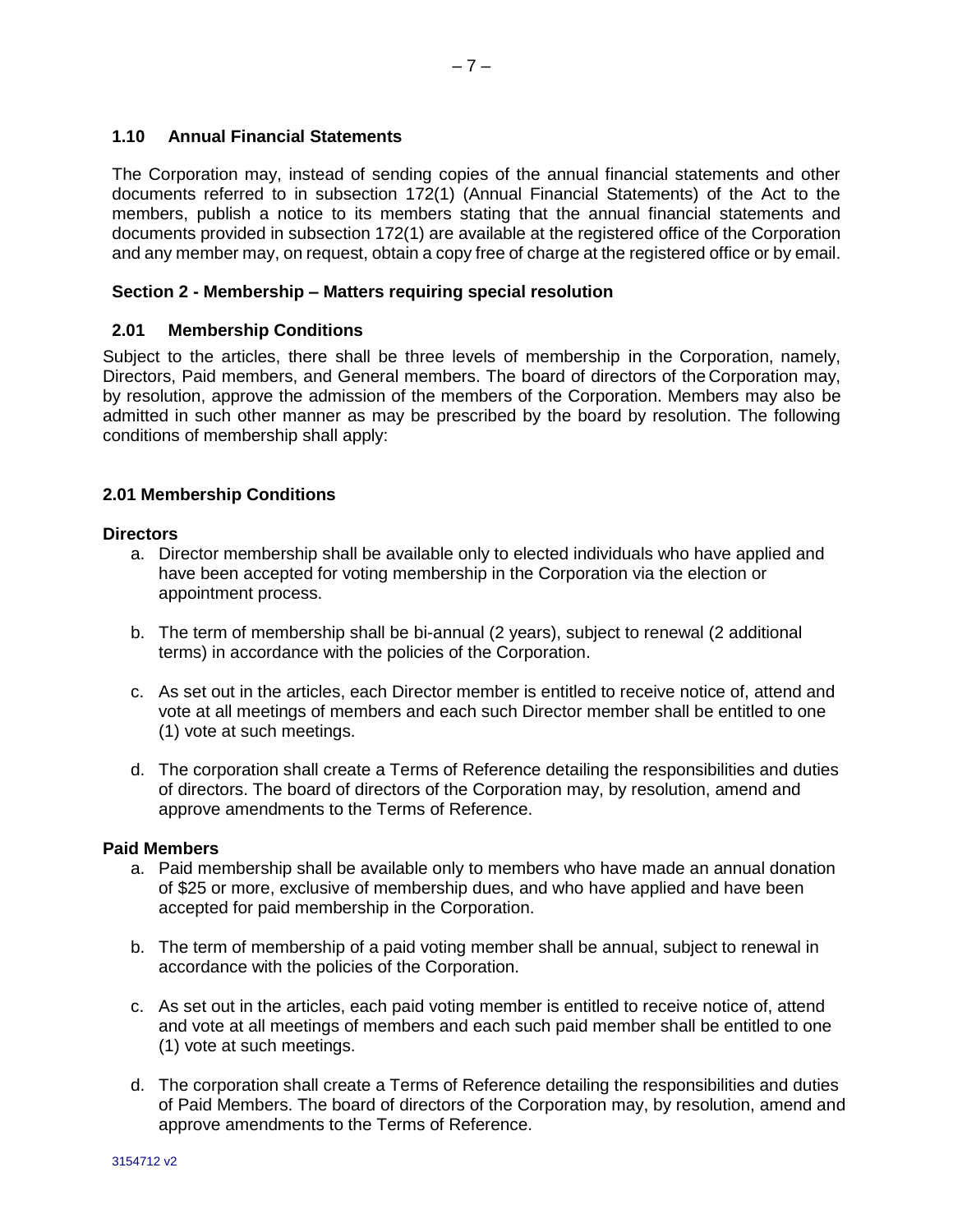#### **General Members**

- a. General members shall be any other groups recognized in practice by the Corporation and admitted in such other manner as may be prescribed by the board by resolution.
- b. The corporation shall create a Terms of Reference detailing the responsibilities and duties of general members. The board of directors of the Corporation may, by resolution, amend and approve amendments to the Terms of Reference.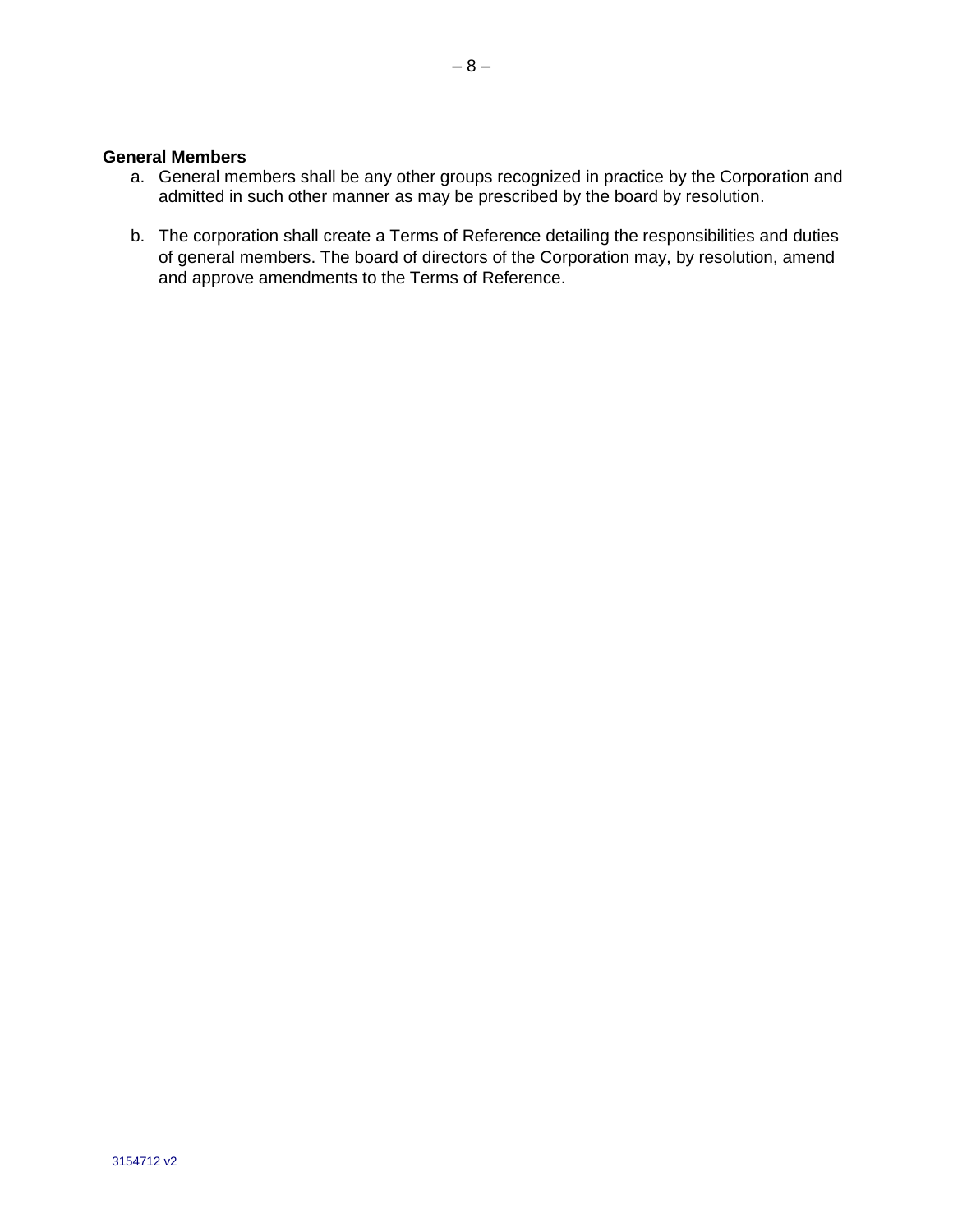Pursuant to subsection 197(1) (Fundamental Change) of the Act, a special resolution of the members is required to make any amendments to this section of the by-laws if those amendments affect membership rights and/or conditions described in paragraphs 197(1)(e), (h), (l) or (m).

#### <span id="page-8-0"></span>**2.02 Notice of Meeting of Members**

Notice of the time and place of a meeting of members shall be given to each member entitled to vote at the meeting by the following means:

a. by email, e-newsletter, and or the FBC website to each member entitled to vote at the meeting, during a period of at least 14 days before the day on which the meeting is to be held; or by telephonic, electronic or other communication facility to each member entitled to vote at the meeting, during a period of at least 14 days before the day on which the meeting is to be held.

Pursuant to subsection 197(1) (Fundamental Change) of the Act, a special resolution of the members is required to make any amendment to the by-laws of the Corporation to change the manner of giving notice to members entitled to vote at a meeting of members.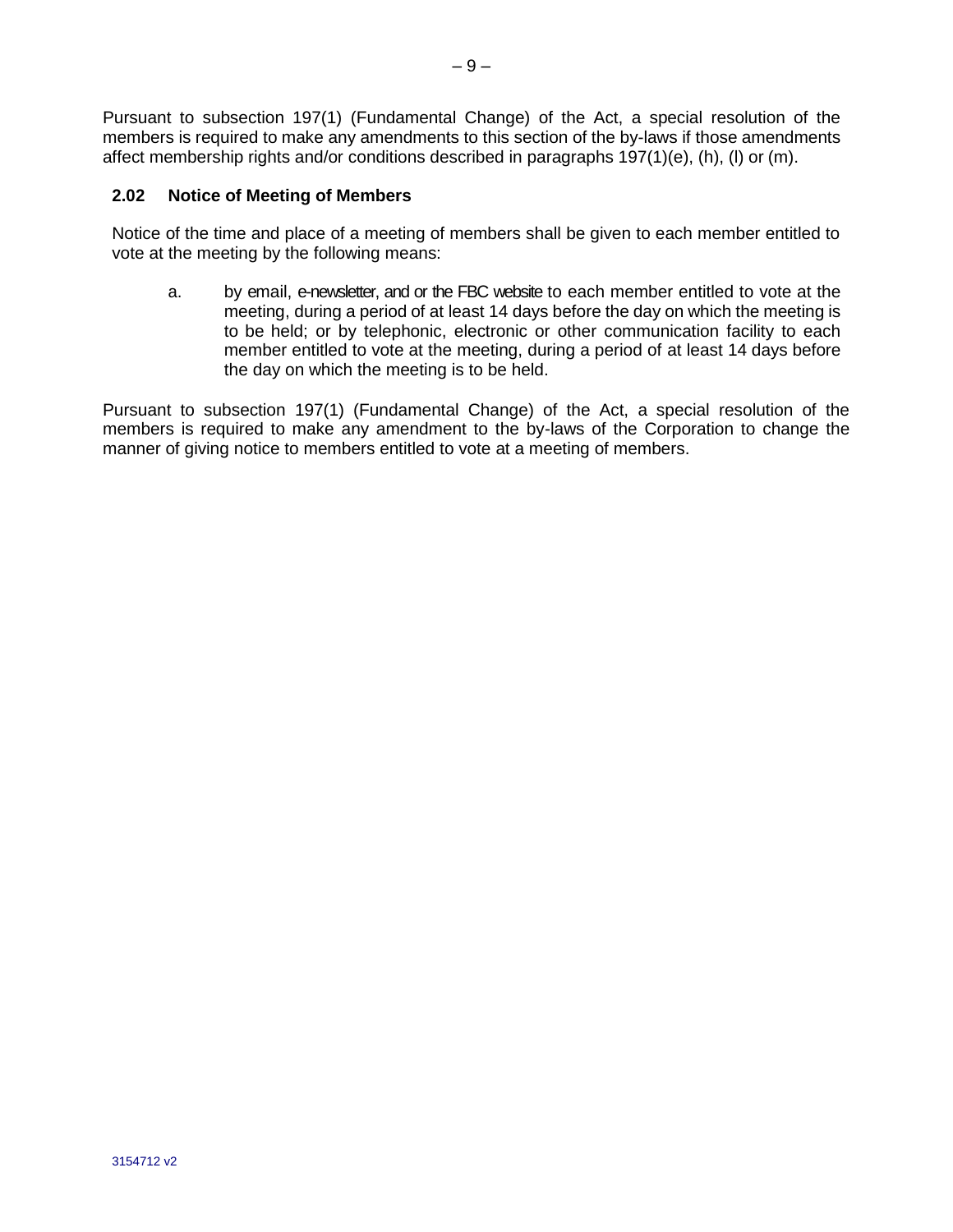<span id="page-9-0"></span>Pursuant to section 171(1) (Absentee Voting) of the Act, a member entitled to vote at a meeting of members may vote by mailed-in ballot if the Corporation has a system that:

- a. enables the votes to be gathered in a manner that permits their subsequent verification, and
- b. permits the tallied votes to be presented to the Corporation without it being possible for the Corporation to identify how each member voted.

Pursuant to subsection 197(1) (Fundamental Change) of the Act, a special resolution of the members is required to make any amendment to the by-laws of the Corporation to change this method of voting by members not in attendance at a meeting of members.

#### <span id="page-9-1"></span>**Section 3 - Membership dues, termination and discipline**

#### <span id="page-9-2"></span>**3.01 Membership Dues**

Members shall be notified in writing of the membership dues at any time payable by them and, if any are not paid within one (1) calendar month of the membership renewal date, the members in default shall automatically cease to be members of the Corporation.

#### <span id="page-9-3"></span>**3.02 Termination of Membership**

A membership in the Corporation is terminated when:

- a. the member dies, or, in the case of a member that is a corporation, the corporation is dissolved;
- b. a member fails to maintain any qualifications for membership described in Section 1.04 and 2.01 of these by-laws;
- c. the member resigns by delivering a written resignation to the chair of the board of the Corporation in which case such resignation shall be effective on the date specified in the resignation;
- d. the member is expelled in accordance with Section 3.03 below or is otherwise terminated in accordance with the articles or by-laws;
- e. the member's term of membership expires; or
- f. the Corporation is liquidated or dissolved under the Act.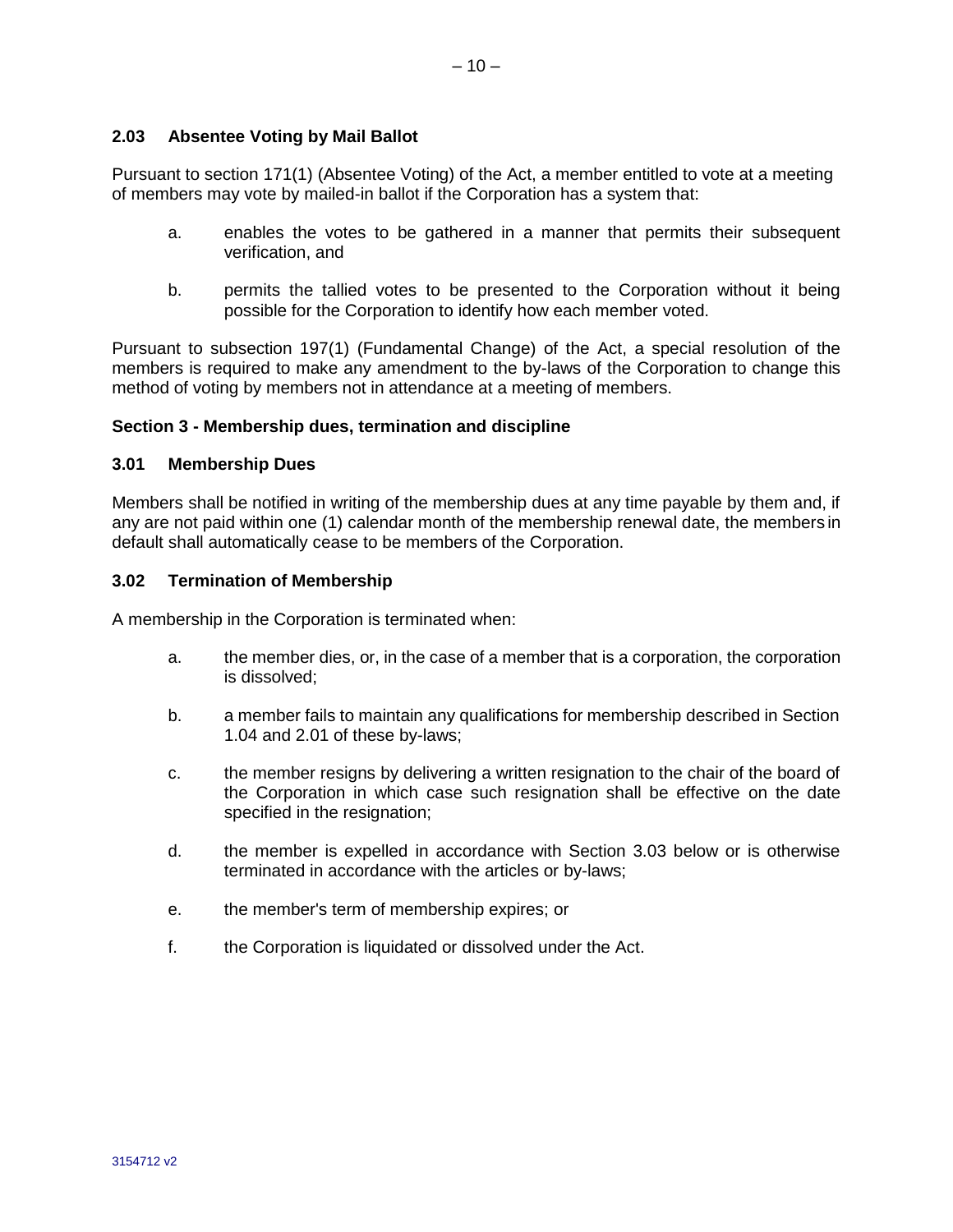Subject to the articles, upon any termination of membership, the rights of the member, including any rights in the property of the Corporation, automatically cease to exist.

#### <span id="page-10-0"></span>**3.03 Discipline of Members**

The board shall have authority to suspend or expel any member from the Corporation for any one or more of the following grounds:

- a. violating any provision of the articles, by-laws, or written policies of the Corporation;
- b. carrying out any conduct which may be detrimental to the Corporation as determined by the board in its sole discretion;
- c. for any other reason that the board in its sole and absolute discretion considers to be reasonable, having regard to the purpose of the Corporation.

In the event that the board determines that a member should be expelled or suspended from membership in the Corporation, the president, or such other officer as may be designated by the board, shall provide twenty (20) days' notice of suspension or expulsion to the member and shall provide reasons for the proposed suspension or expulsion. The member may make written submissions to the president, or such other officer as may be designated by the board, in response to the notice received within such twenty (20) day period. In the event that no written submissions are received by the president, the president, or such other officer as may be designated by the board, may proceed to notify the member that the member is suspended or expelled from membership in the Corporation. If written submissions are received in accordance with this section, the board will consider such submissions in arriving at a final decision and shall notify the member concerning such final decision within a further twenty (20) days from the date of receipt of the submissions. The board's decision shall be final and binding on the member, without any further right of appeal.

#### <span id="page-10-1"></span>**Section 4 - Meetings of members**

#### **4.01 Place of Meetings**

Meetings of the members may be held at any place within Canada or with the use of any such technology that the Board of Directors may determine reliable, safe, and fair, and if all of the members entitled to vote at such meeting so agree, may take place outside of Canada.

#### <span id="page-10-2"></span>**4.02 Persons Entitled to be Present**

The only persons entitled to be present at a meeting of members shall be those entitled to vote at the meeting, the directors and the public accountant of the Corporation and such other persons who are entitled or required under any provision of the Act, articles or by-laws of the Corporation to be present at the meeting. Any other person may be admitted only on the invitation of the chair of the meeting or by resolution of the members.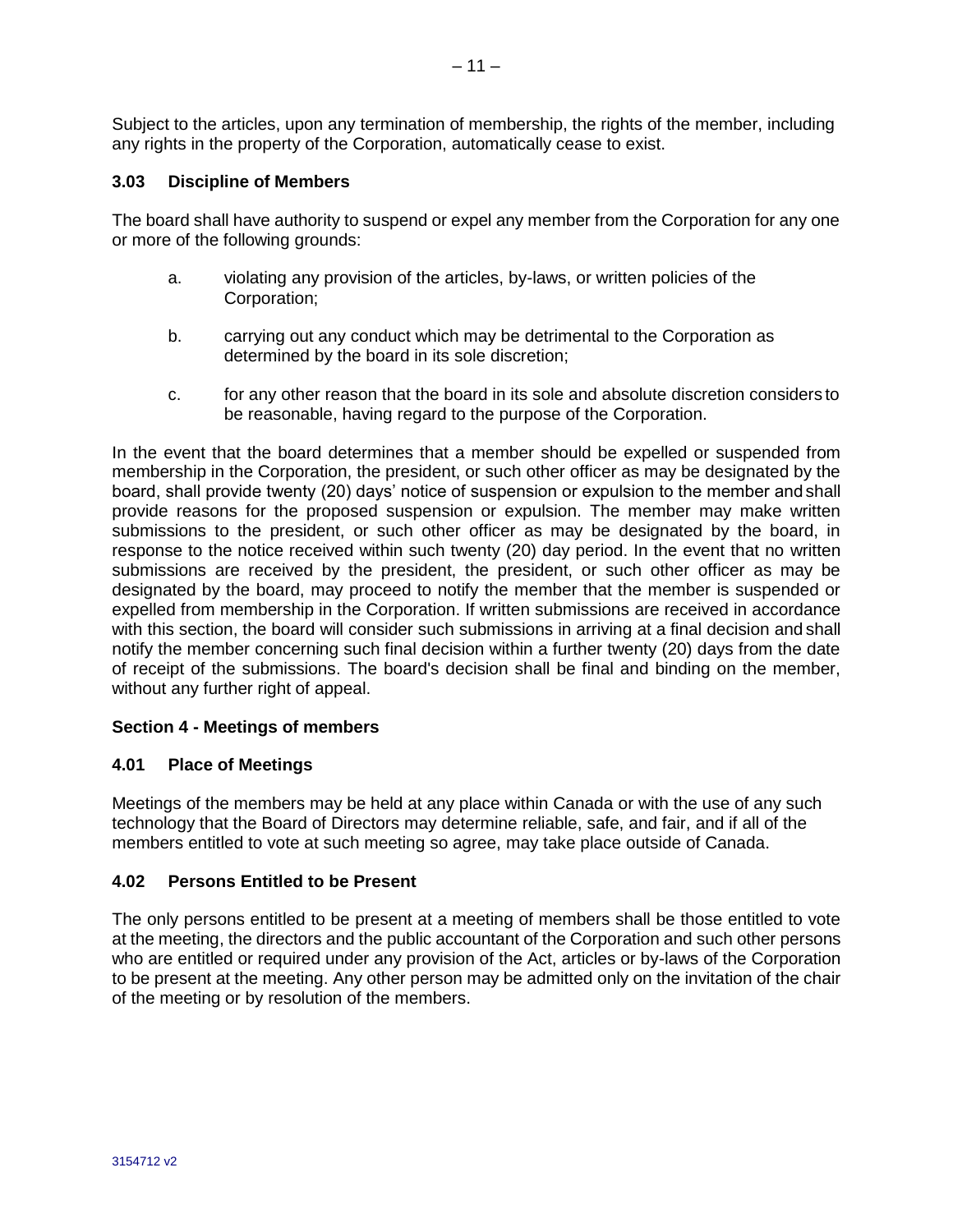### <span id="page-11-0"></span>**4.03 Chair of the Meeting**

In the event that the chair of the board and the vice-chair of the board are absent, the members who are present and entitled to vote at the meeting shall choose one of their number to chair the meeting.

#### <span id="page-11-1"></span>**4.04 Quorum**

A quorum at any meeting of members shall be 15% percent of the members entitled to vote at the meeting. If a quorum is present at the opening of a meeting of members, the members present may proceed with the business of the meeting of members even if a quorum is not present throughout the meeting of members. If a quorum is not present at the opening of a meeting of members, the members present may adjourn the meeting to a fixed time and place but may not transact any other business. For the purpose of determining quorum, a member may be present in person, by a duly appointed proxyholder or by telephonic and/or other electronic means, as authorized under Section 4.06 or 4.07.

#### <span id="page-11-2"></span>**4.05 Participation at Meetings by Telephone or Electric Means**

Any person entitled to attend a meeting of members may participate in the meeting of members using telephonic, electronic or other communications means that permit all participants to communicate adequately with each other during the meeting of members, if the Corporation makes available such a communication facility or the person in question has access to such a communication facility. A person participating in the meeting of members by any such means shall be deemed to have been present at that meeting of members. A person participating by telephonic, electronic or other communication facility may vote by any such means if the facility, when necessary, can be adapted so that the votes can be gathered in a manner that permits their subsequent verification and permits the tallied votes to be presented to the Corporation without it being possible for the Corporation to identify how a particular member or group of members voted.

#### <span id="page-11-3"></span>**4.06 Meeting Held by Electronic Means**

If the board or members call a meeting of members, the board or members, as the case may be, may determine that the meeting of members shall be held, in accordance with the Act, entirely by means of a telephonic, an electronic or other communication facility that permits all participants to communicate adequately with each other during the meeting of members.

#### <span id="page-11-4"></span>**4.07 Votes to Govern**

At any meeting of members every question shall, unless otherwise provided by the articles or bylaws or by the Act, be determined by a majority of the votes cast on the question. In case of an equality of votes either on a show of hands or on a ballot or on the results of electronic voting, the chair of the meeting in addition to an original vote shall have a second or casting vote.

#### <span id="page-11-5"></span>**4.08 Resolution in Lieu of Meeting**

Subiect to Section 166 of the Act, a resolution in writing signed by all the members entitled to vote on thatresolution at a meeting of members is as valid as if it had been passed at a meeting of the members. A copy of every resolution referred to above shall be kept with the minutes of meetingsof members.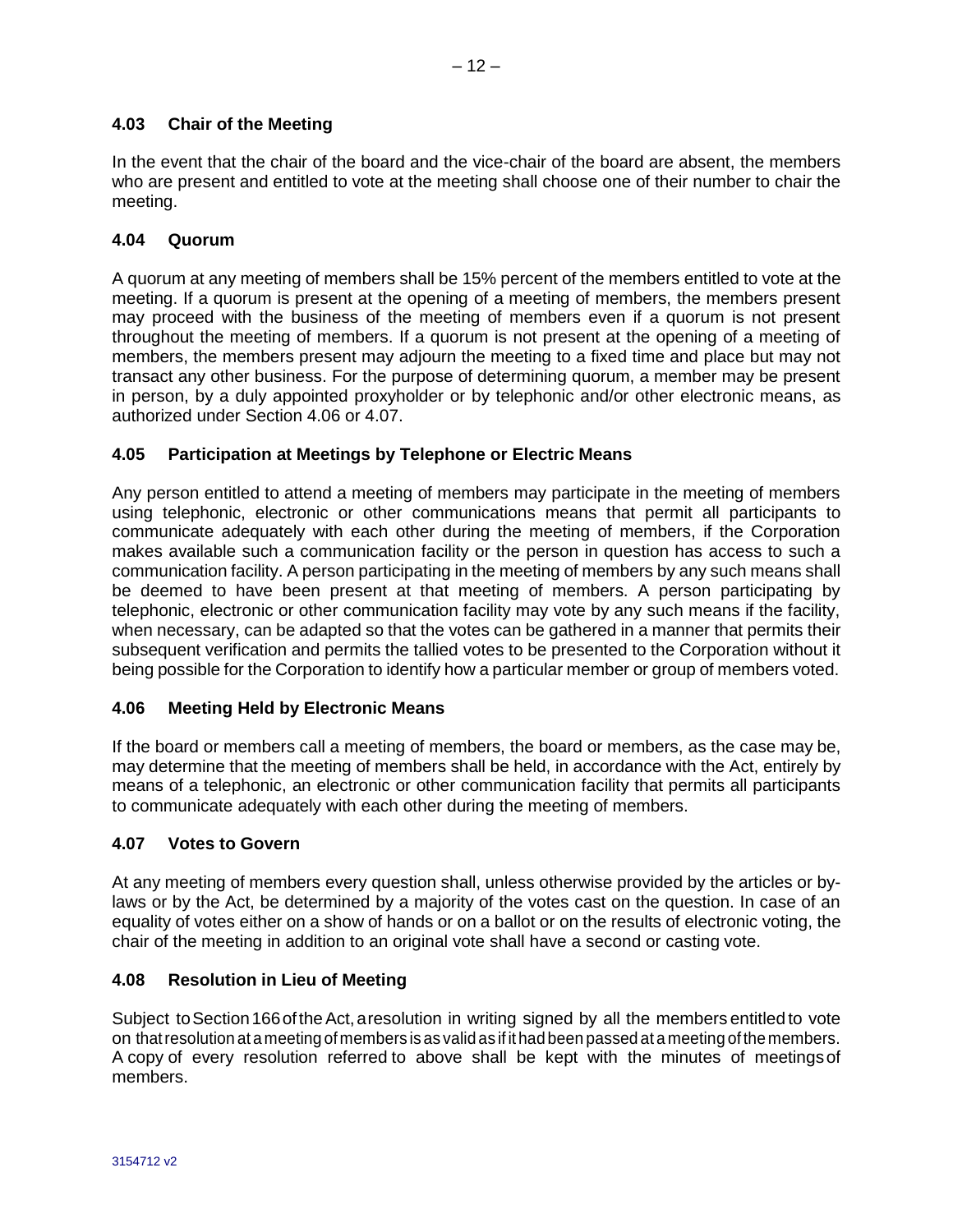#### <span id="page-12-0"></span>**Section 5 - Directors**

#### **5.01 Powers**

Subject to the Act and the articles, the Board shall manage or supervise the management of the activities and affairs of the Corporation.

#### <span id="page-12-1"></span>**5.02 Number**

Until changed in accordance with the Act, the board shall consist of not fewer than the minimum number and not more than the maximum of directors provided in the articles.

#### <span id="page-12-2"></span>**5.03 Qualifications**

The following persons are disqualified from being a director of the Corporation:

- a. Anyone who is less than eighteen (18) years of age;
- b. Anyone who has been declared incapable by a court in Canada or in another country;
- c. Anyone who is not an individual; and
- d. A person who has the status of bankrupt.

#### <span id="page-12-3"></span>**5.04 Election and Term**

Subject to the articles, the members will elect the directors at the first meeting of members and at each succeeding annual meeting at which an election of directors is required, and the directors shall be elected to hold office for a term expiring not later than the close of the third annual meeting following the election renewable for 2 consecutive terms.

#### <span id="page-12-4"></span>**5.05 Consent**

A director who is elected or appointed must consent to hold office as a director by any of the following means:

- a. If present at the meeting at which the election or appointment takes place, by not refusing to hold office,
- b. If not present at the meeting at which the election or appointment takes place, by either:
	- (i) consenting to hold office in writing before the election or appointment takes place or within ten (10) days; or
	- (ii) by acting as a director after such person's election or appointment.

#### <span id="page-12-5"></span>**5.06 Vacation of Office**

A director ceases to hold office when the director dies, resigns, is removed from office by the members, or ceases to meet the qualifications set out in Section 5.03.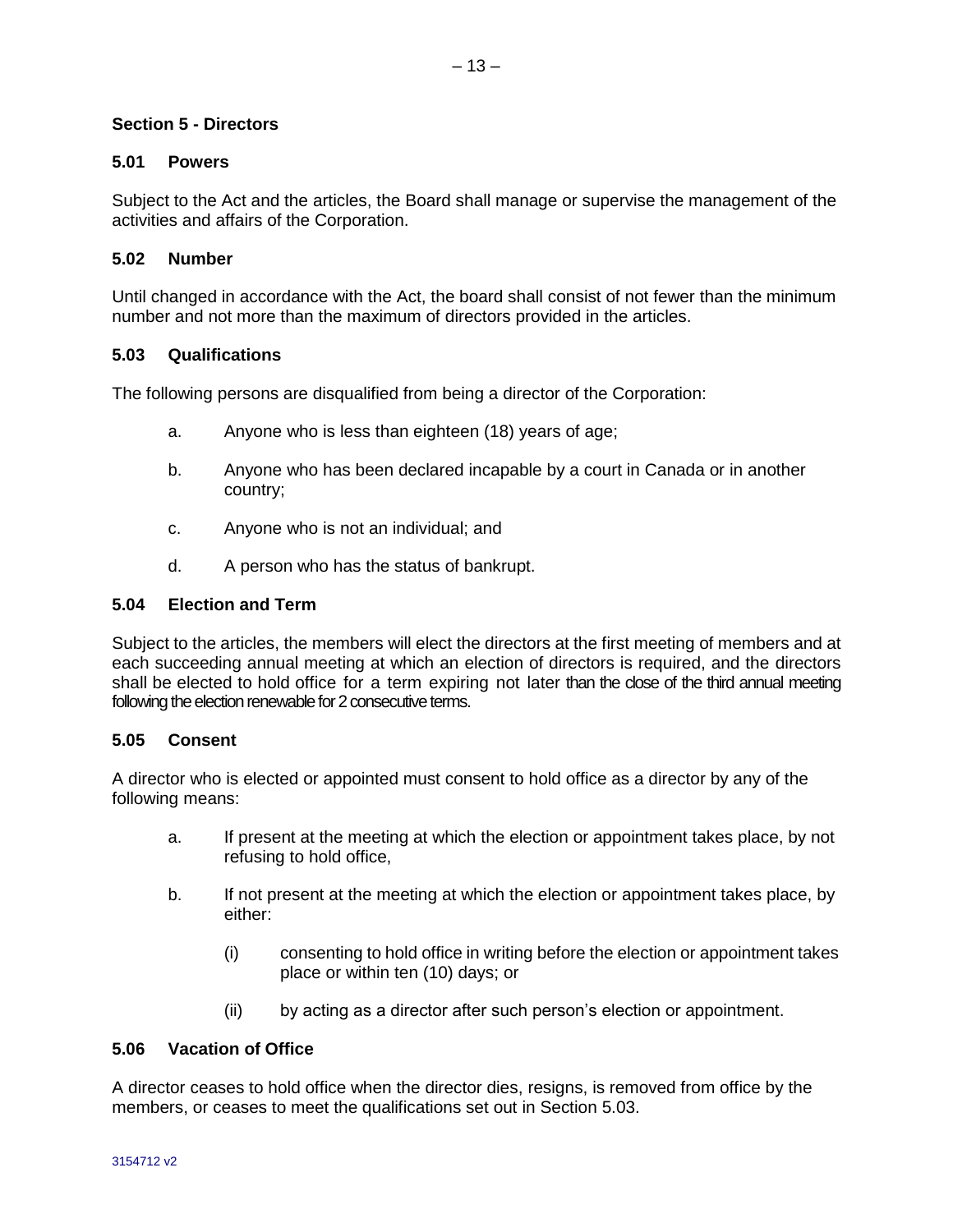#### <span id="page-13-0"></span>**5.07 Resignation**

A director may resign from office by giving a written resignation to the Corporation and such resignation becomes effective when received by the Corporation or at the time specified in the resignation, whichever is later.

#### <span id="page-13-1"></span>**5.08 Removal**

The members may, by ordinary resolution passed at a meeting of members, remove any director from office before the expiration of the director's term and may elect a qualified individual to fill the resulting vacancy for the remainder of the term of the director so removed. Filling such vacancy may be filled by the board. Any such director is entitled to submit a written statement giving reasons for opposing the removal or replacement of the director at a meeting of members called for that purpose.

#### <span id="page-13-2"></span>**5.09 Vacancies**

- a. Subject to the Act and to Section 5.08, so long as there is a quorum of directors then in office, a vacancy on the board may be filled for the remainder of the term by a qualified individual by ordinary resolution of the directors.
- b. Notwithstanding Subsection 5.09(a), if there is not a quorum of directors then in office or if a vacancy results from either (i) an increase in the number or change to the minimum or maximum number of directors provided in the articles or (ii) a failure to elect the number of directors required to be elected at any meeting of members, the directors then in office shall call a special meeting of members to fill the vacancy. If the directors fail to call a special meeting of members, or if there are no directors then in office, the meeting may be called by any member.

#### <span id="page-13-3"></span>**5.10 Remuneration and Expenses**

Directors shall receive no remuneration for acting as such and no director shall directly or indirectly receive any profit from his or her position. Directors may be reimbursed for reasonable expenses incurred by them in the normal course of their duties in accordance with the policies of the Corporation established from time to time.

#### <span id="page-13-4"></span>**Section 6 - Meetings of Directors**

#### **6.01 Place of Meetings**

Meetings of the board may be held at any place within or outside of Canada as the board may determine.

#### <span id="page-13-5"></span>**6.02 Calling of Meetings**

Meetings of the board may be called by the chair of the board, the vice-chair of the board, designate, or any two (2) directors at any time; provided that, for the first organization meeting following incorporation, such meeting may be called by any director or incorporator. If the Corporation has only one director, that director may call and constitute a meeting.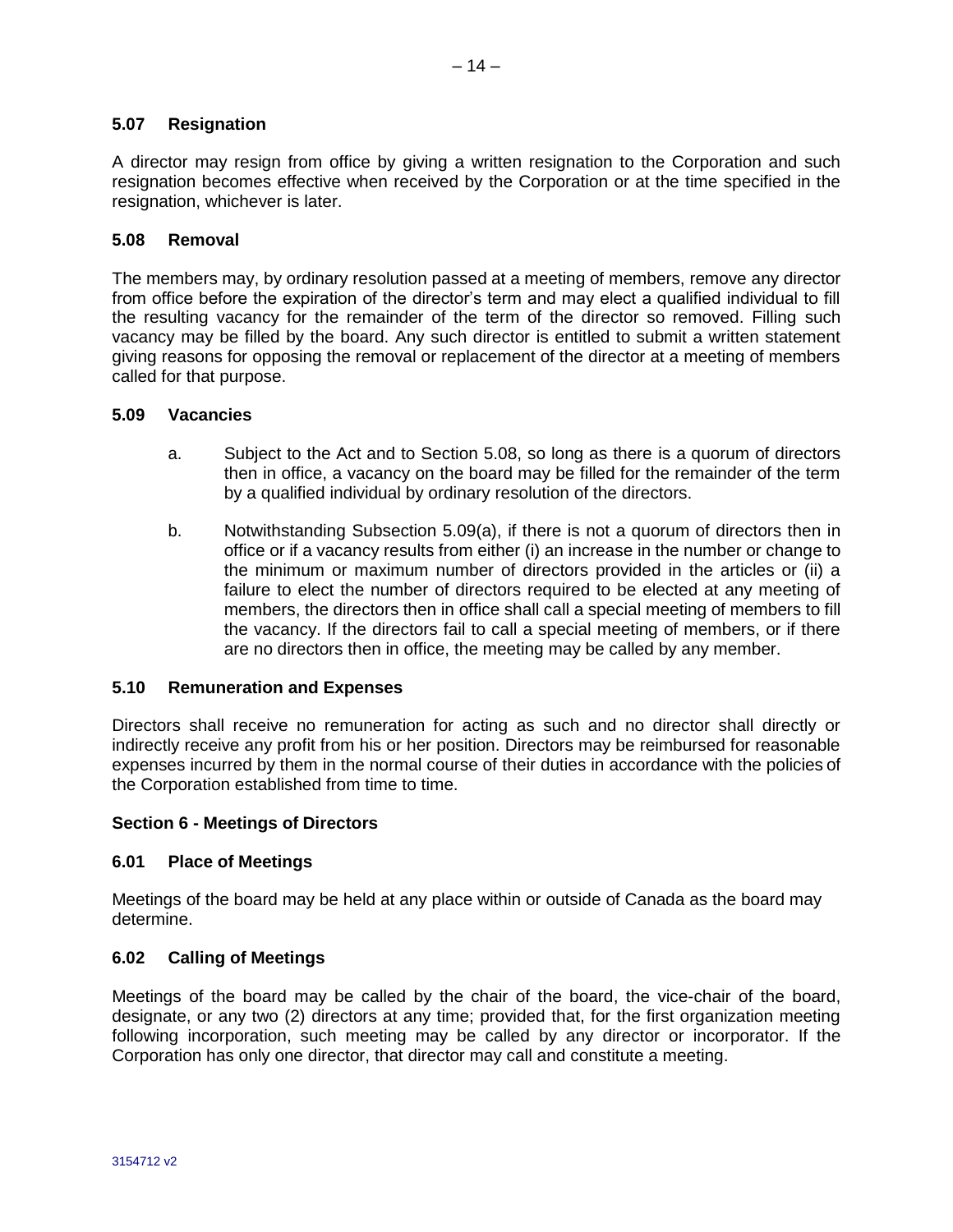#### <span id="page-14-0"></span>**6.03 Notice of Meeting**

Notice of the time and place for the holding of a meeting of the board shall be given to every director of the Corporation not less than 2 weeks before the time when the meeting is to be held by one of the following methods:

- a. delivered personally to the latest address as shown in the last notice that was sent by the Corporation in accordance with section 128 (Notice of directors) or 134 (Notice of change of directors);
- b. mailed by prepaid ordinary mail to the director's address as set out in (a);
- c. by fax, email, or other communication facility at the director's recorded address for that purpose; or
- d. by an electronic document in accordance with Part 17 of the Act.

Notice of a meeting shall not be necessary if all of the directors are present, and none objects to the holding of the meeting, or if those absent have waived notice of or have otherwise signified their consent to the holding of such meeting. Notice of an adjourned meeting is not required if the time and place of the adjourned meeting is announced at the original meeting. Unless the by-law otherwise provides, no notice of meeting need specify the purpose or the business to be transacted at the meeting except that a notice of meeting of directors shall specify any matter referred to in subsection 138(2) (Limits on Authority) of the Act that is to be dealt with at the meeting.

# <span id="page-14-1"></span>**6.04 First Meeting of New Board**

Provided that a quorum is present, a newly elected board may, without notice, hold its first meeting immediately following the meeting of members at which such board is elected.

# <span id="page-14-2"></span>**6.05 Regular Meetings**

The board may appoint a day or days in any month or months for regular meetings of the board at a place and hour to be named. A copy of any resolution of the board fixing the place and time of such regular meetings of the board shall be sent to each director forthwith after being passed, but no other notice shall be required for any such regular meeting except if subsection 136(3)(Notice of Meeting) of the Act requires the purpose thereof or the business to be transacted to be specified in the notice.

# <span id="page-14-3"></span>**6.06 Chair of the Meeting**

In the event that the chair and the vice-chair are absent, the directors shall choose one of their number to chair the meeting.

# <span id="page-14-4"></span>**6.07 Quorum**

A majority of the number of directors constitutes a quorum at any meeting of the board. For the purpose of determining quorum, a director may be present in person or by teleconference and/or by other electronic means, as authorized under Section 6.07. A quorum must be maintained throughout the meeting.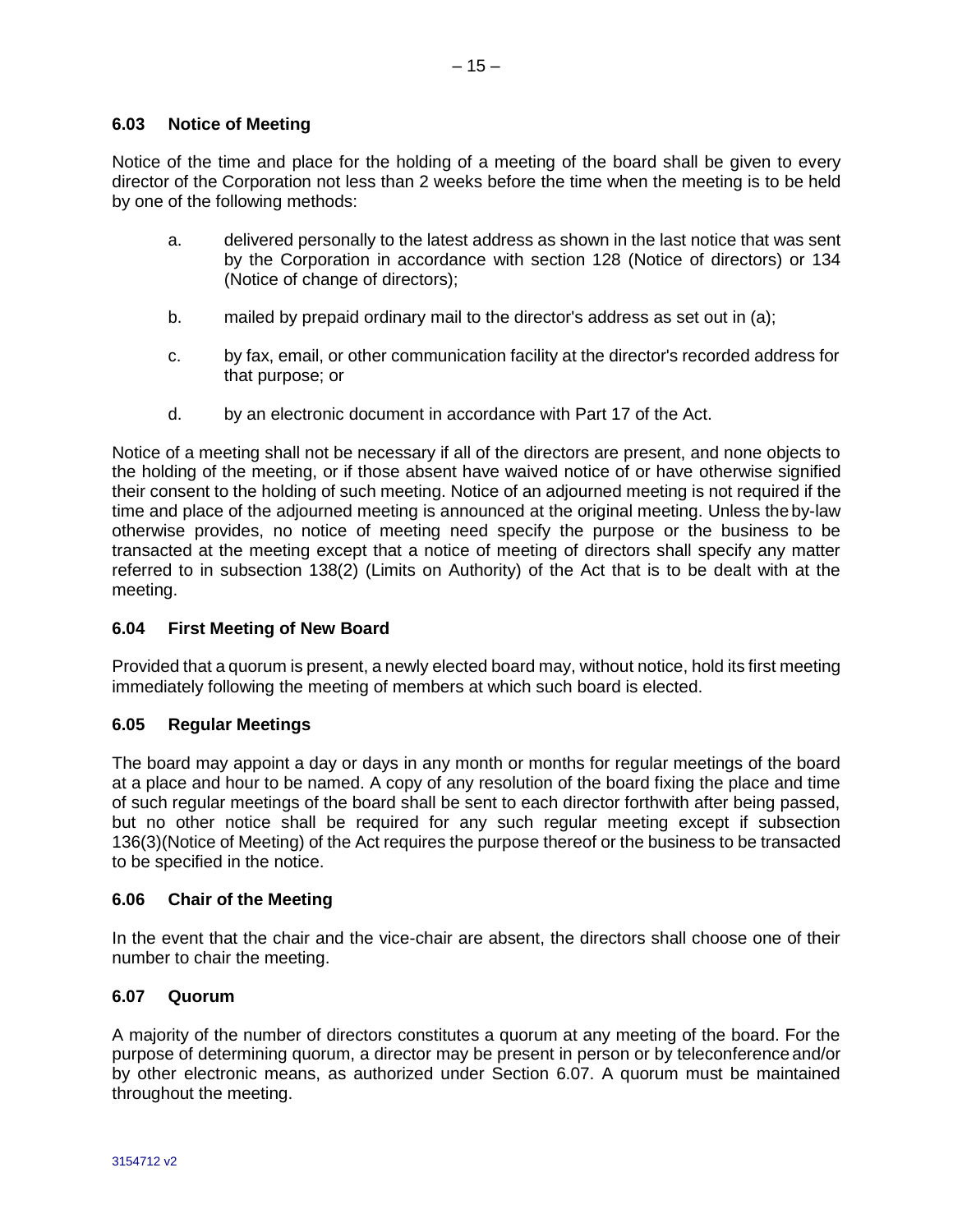# <span id="page-15-0"></span>**6.08 Participation at Meetings by Telephone or Electric Means**

Any person entitled to attend a meeting of directors may participate in the meeting of directors using telephonic, electronic or other communications means that permit all participants to communicate adequately with each other during the meeting of directors, if the Corporation makes available such a communication facility or the person in question has access to such a communication facility. A person participating in the meeting of directors by any such means shall be deemed to have been present at that meeting of directors. A person participating by telephonic, electronic or other communication facility may vote by any such means if the facility, when necessary, can be adapted so that the votes can be gathered in a manner that permits their subsequent verification and permits the tallied votes to be presented to the Corporation without it being possible for the Corporation to identify how a particular director voted.

# <span id="page-15-1"></span>**6.09 Meeting Held by Electronic Means**

If the chair, vice- chair, designate, or any two (2) directors call a meeting of directors, such person(s), as the case may be, may determine that the meeting of the board shall be held, in accordance with the Act, entirely by means of a telephonic, an electronic or other communication facility that permits all participants to communicate adequately with each other during the meeting of the board.

# <span id="page-15-2"></span>**6.10 Votes to Govern**

At all meetings of the board, every question shall be decided by a majority of the votes cast on the question. In case of an equality of votes, the chair of the meeting in addition to an original vote shall have a second or casting vote.

# <span id="page-15-3"></span>**6.11 Resolutions in Writing**

A resolution in writing, signed by all the directors entitled to vote on that resolution at a meeting of directors or of a committee of directors, shall be as valid as if it had been passed at a meeting of directors or committee of directors. A copy of every such resolution in writing shall be kept with the minutes of the proceedings of the directors or committee of directors.

# <span id="page-15-4"></span>**Section 7 – Committees**

# **7.01 Delegation to Executive Committee**

The board may appoint from among the directors a committee of directors (which shall be referred to as the Executive Committee) and delegate to the Executive Committee all the powers of the board in the governance and direction of the Corporation (except those that may not be delegated by the board pursuant to Subsection 138(2) of the Act), such powers to be exercised during the intervals between meetings of the board and in all matters of urgency, subject to any specific directives of the board. The Executive Committee shall report all actions taken on behalf of the board at the next meeting of the board. Unless otherwise determined by the board, the Executive Committee shall have the power to fix its quorum at not less than a majority of its members, to elect its chair, and to otherwise regulate its procedures.

# <span id="page-15-5"></span>**7.02 Other Committees**

The board may from time to time appoint any committee or other advisory body, as it deems necessary or appropriate for such purposes and, subject to the Act, with such powers as the board shall see fit. Any such committee may formulate its own rules of procedure, subject to such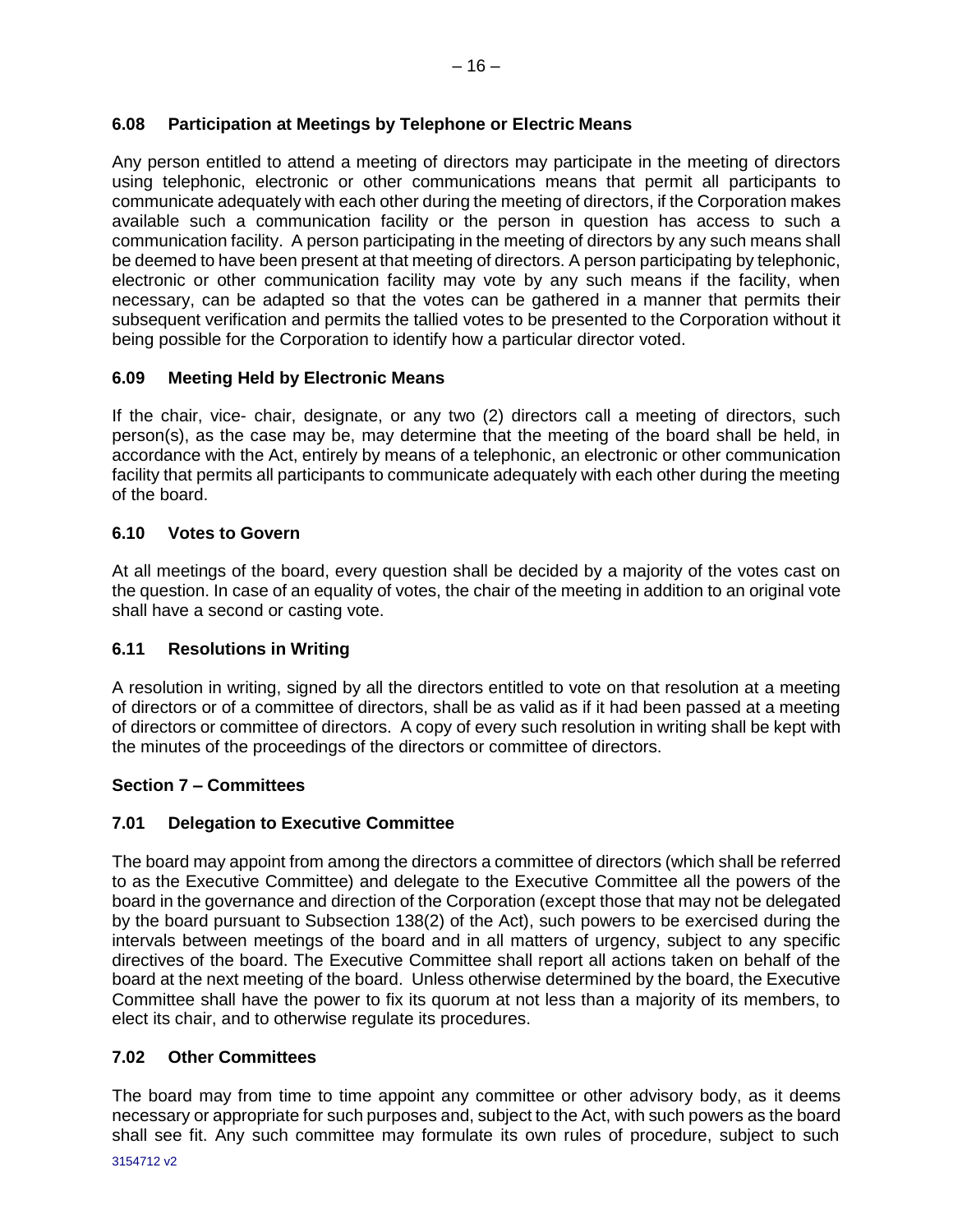regulations or directions as the board may from time to time make. Any committee member may be removed by ordinary resolution of the board of directors.

#### <span id="page-16-0"></span>**Section 8 - Officers**

#### **8.01 Description of Offices**

Unless otherwise specified by the board which may, subject to the Act modify, restrict or supplement such duties and powers, the offices of the Corporation, if designated and if officers are appointed, shall have the following duties and powers associated with their positions:

- a. **Chair**  The chair of the board, if one is to be appointed, shall be a director. The chair of the board, if any, shall, when present, preside at all meetings of the board of directors and of the members. The chair shall have such other duties and powers as the board may specify.
- b. **Vice-Chair**  The vice-chair of the board, if one is to be appointed, shall be a director. If the chair of the board is absent or is unable or refuses to act, the vicechair of the board, if any, shall, when present, preside at all meetings of the board of directors and of the members. The vice-chair shall have such other duties and powers as the board may specify.
- c. **President or Executive Director** If appointed, the president shall be the chief executive officer of the Corporation and shall be responsible for implementing the strategic plans and policies of the Corporation. The president shall, subject to the authority of the board, have general supervision of the affairs of the Corporation.
- d. **Secretary**  If appointed, the secretary shall attend and be the secretary of all meetings of the board, members and committees of the board. The secretary shall enter or cause to be entered in the Corporation's minute book, minutes of all proceedings at such meetings; the secretary shall give, or cause to be given, as and when instructed, notices to members, directors, the public accountant and members of committees; the secretary shall be the custodian of all books, papers, records, documents and other instruments belonging to the Corporation.
- e. **Treasurer**  If appointed, the treasurer shall have such powers and duties as the board may specify.

The powers and duties of all other officers of the Corporation shall be such as the terms of their engagement call for or the board or president requires of them. The board may, from time to time and subject to the Act, vary, add to or limit the powers and duties of any officer.

#### <span id="page-16-1"></span>**8.02 Vacancy in Office**

In the absence of a written agreement to the contrary, the board may remove, whether for cause or without cause, any officer of the Corporation. Unless so removed, an officer shall hold office until the earlier of:

- a. the officer's successor being appointed,
- b. the officer's resignation,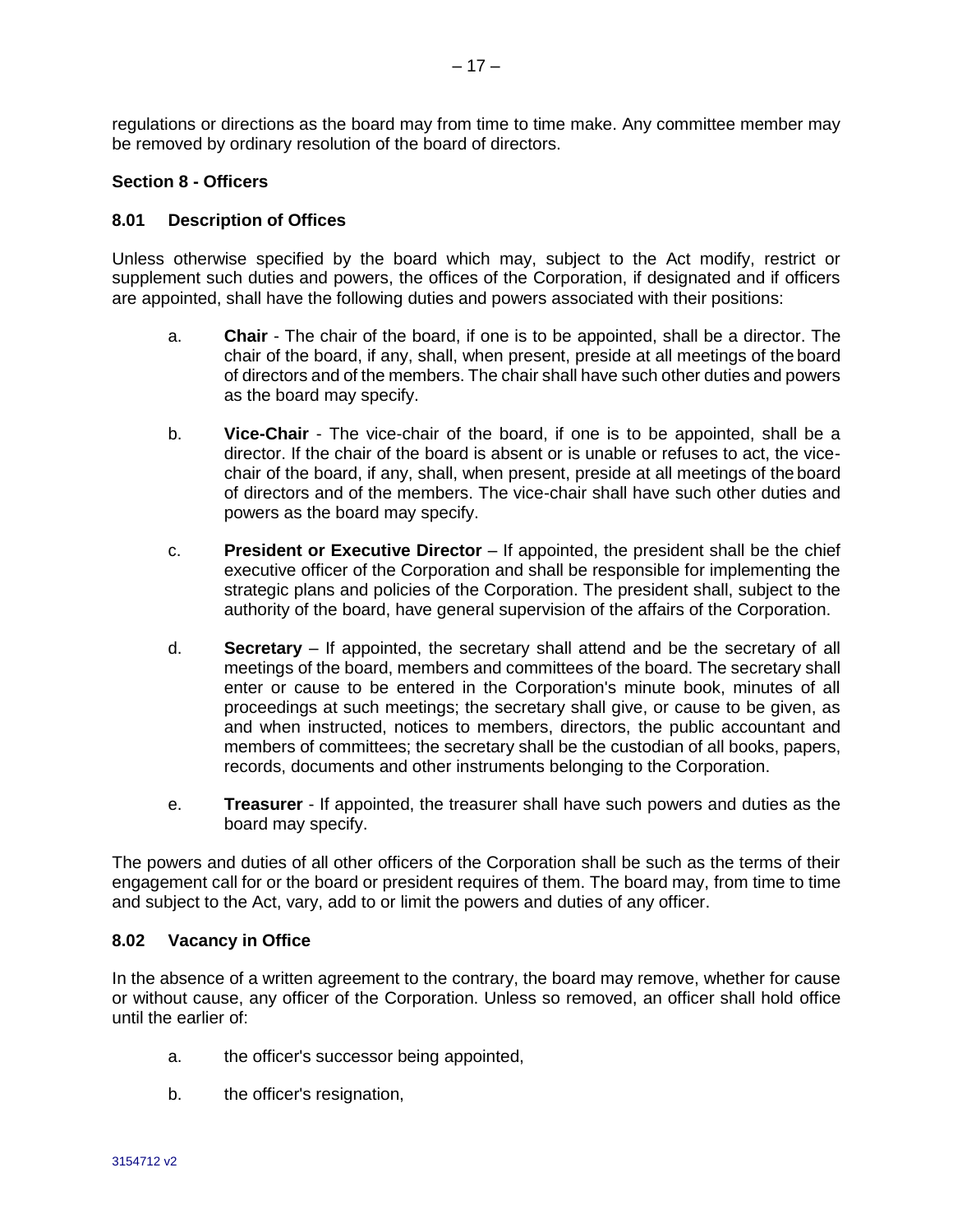- c. such officer ceasing to be a director (if a necessary qualification of appointment) or
- d. such officer's death.

If the office of any officer of the Corporation shall be or become vacant, the directors may, by resolution, appoint a person to fill such vacancy.

#### <span id="page-17-0"></span>**Section 9 - Notices**

#### **9.01 Method of Giving Notices**

Any notice (which term includes any communication or document) to be given (which term includes sent, delivered or served), other than notice of a meeting of members or a meeting of the board of directors, pursuant to the Act, the articles, the by-laws or otherwise to a member, director, officer or member of a committee of the board or to the public accountant shall be sufficiently given:

- a. if delivered personally to the person to whom it is to be given or if delivered to such person's address as shown in the records of the Corporation or in the case of notice to a director to the latest address as shown in the last notice that was sent by the Corporation in accordance with section 128 (Notice of directors) or 134 (Notice of change of directors); or
- b. if mailed to such person at such person's recorded address by prepaid ordinary or air mail; or
- c. if sent to such person by telephonic, electronic or other communication facility at such person's recorded address for that purpose; or
- d. if provided in the form of an electronic document in accordance with Part 17 of the Act.

A notice so delivered shall be deemed to have been given when it is delivered personally or to the recorded address as aforesaid; a notice so mailed shall be deemed to have been given when deposited in a post office or public letter box; and a notice so sent by any means of transmitted or recorded communication shall be deemed to have been given when dispatched or delivered to the appropriate communication company or agency or its representative for dispatch. The secretary may change or cause to be changed the recorded address of any member, director, officer, public accountant or member of a committee of the board in accordance with any information believed by the secretary to be reliable. The declaration by the secretary that notice has been given pursuant to this by-law shall be sufficient and conclusive evidence of the giving of such notice. The signature of any director or officer of the Corporation to any notice or other document to be given by the Corporation may be written, stamped, type-written or printed or partly written, stamped, type-written or printed.

#### <span id="page-17-1"></span>**9.02 Invalidity of any Provisions of this By-law**

The invalidity or unenforceability of any provision of this by-law shall not affect the validity or enforceability of the remaining provisions of this by-law.

# <span id="page-17-2"></span>**9.03 Omissions and Errors**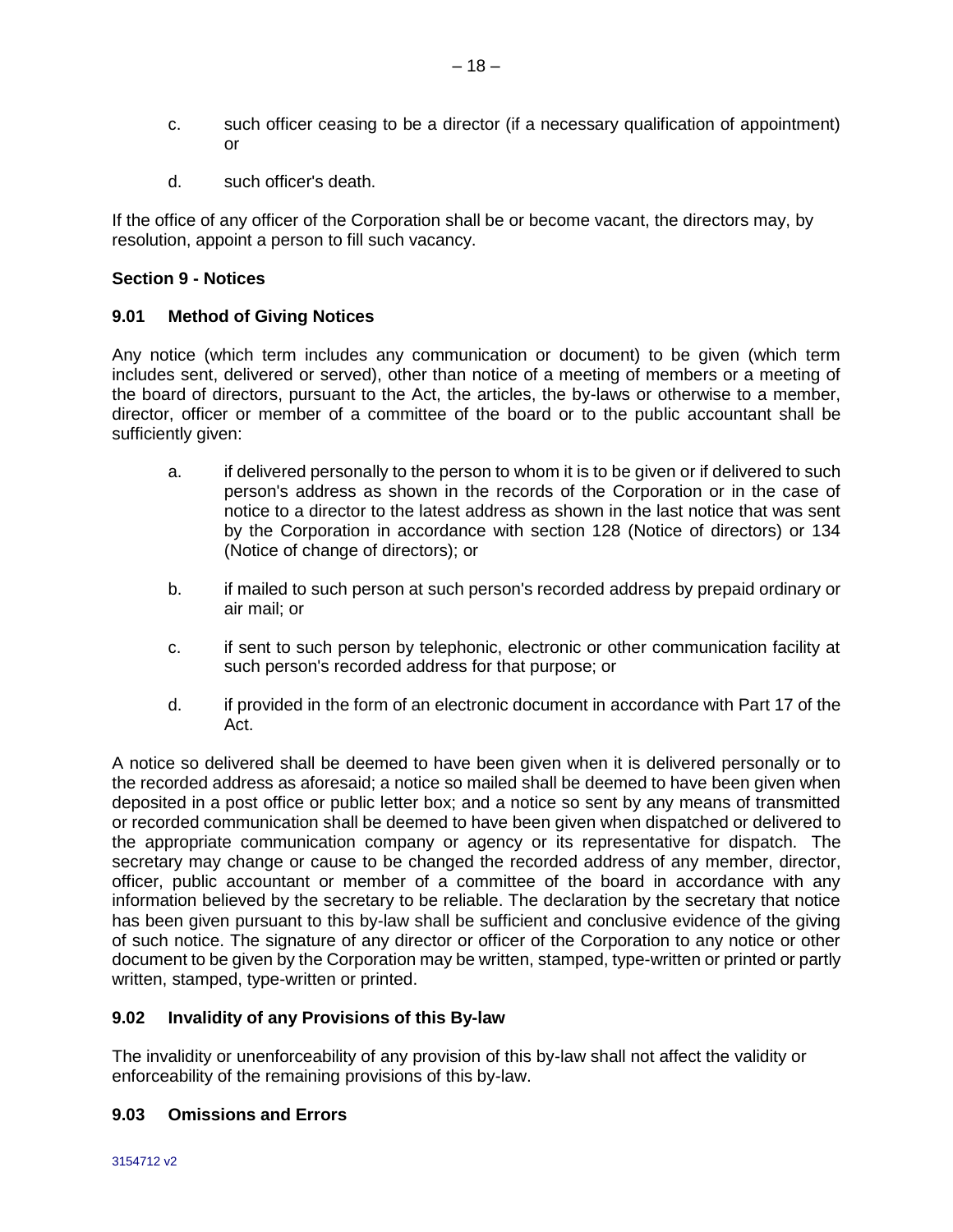The accidental omission to give any notice to any member, director, officer, member of a committee of the board or public accountant, or the non-receipt of any notice by any such person where the Corporation has provided notice in accordance with the by-laws or any error in any notice not affecting its substance shall not invalidate any action taken at any meeting to which the notice pertained or otherwise founded on such notice.

# <span id="page-18-0"></span>**Section 10 – Conflict of Interest**

# **10.01 Conflict of Interest Policy**

The Board may adopt a conflict of interest policy for directors and officers of the Corporation, provided that such policy is not inconsistent with the Act or these by-laws.

# **Section 11 – Protection of Directors, Officers and Others**

#### **11.01 Standard of Care**

Every director and officer of the Corporation, in exercising such person's powers and discharging such person's duties, shall act honestly and in good faith with a view to the best interests of the Corporation and shall exercise the care, diligence and skill that a reasonably prudent person would exercise in comparable circumstances. Every director and officer of the Corporation shall comply with the Act, the regulations, articles, and this by-law.

#### <span id="page-18-1"></span>**11.02 Limitation of Liability**

Provided that the standard of care required of the director or officer under the Act and the by-law has been satisfied, no director or officer shall be liable for the acts, receipts, neglects or defaults of any other director or officer or employee, or for joining in any receipt or other act for conformity, or for any loss, damage or expense happening to the Corporation through the insufficiency or deficiency of title to any property acquired for or on behalf of the Corporation, or for the insufficiency or deficiency of any security in or upon which any of the money of the Corporation shall be invested, or for any loss or damage arising from the bankruptcy, insolvency or tortious acts of any person with whom any of the money, securities or effects of the Corporation shall be deposited, or for any loss occasioned by any error of judgment or oversight on the director or officer's part, or for any other loss, damage or misfortune which shall happen in the execution of such person's duties of office, unless the same are occasioned by the director or officer's own wilful neglect or default or otherwise result from the director or officer's failure to act in accordance with the Act or the Regulations.

# <span id="page-18-2"></span>**11.03 Indemnification of Directors and Officers**

The Corporation shall indemnify a director or officer of the Corporation, a former director or officer of the Corporation, or another individual who acts or acted at the Corporation's request as a director or officer or in a similar capacity of another entity, against all costs, charges and expenses, including an amount paid to settle an action or satisfy a judgment, reasonably incurred by such person in respect of any civil, criminal, administrative, or investigative action or other proceeding in which the individual is involved because of that association with the Corporation or other entity if:

a. The person acted honestly and in good faith with a view to the best interests of the Corporation or, as the case may be, to the best interests of the other entity for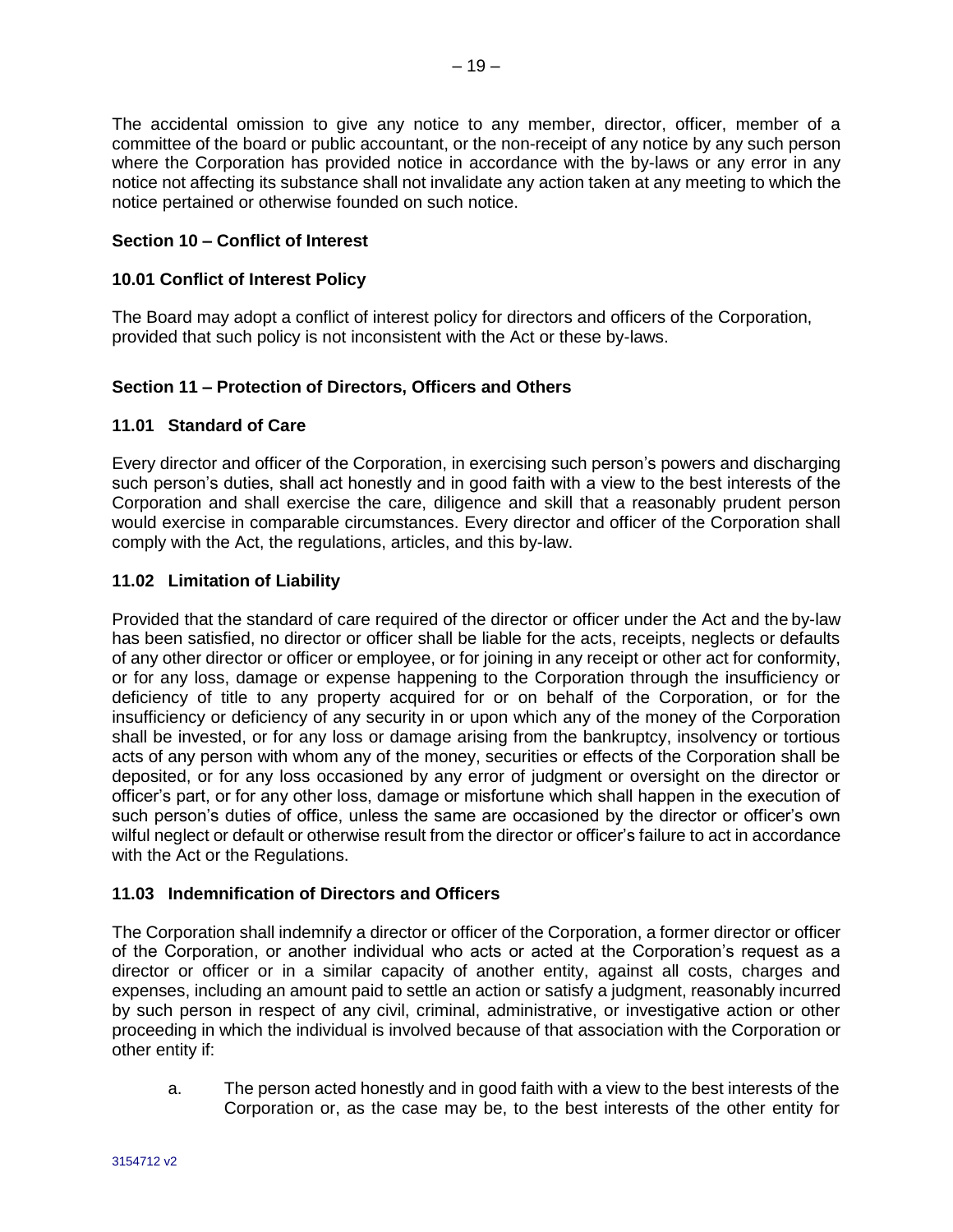which the individual acted as director or officer or in a similar capacity at the Corporation's request; and

b. In the case of a criminal or administrative action or proceeding that is enforced by a monetary penalty, the person had reasonable grounds for believing that the conduct was lawful.

The Corporation may indemnify such person in all such other matters, actions, proceedings and circumstances as may be permitted by the Act or the law. Nothing in these by-laws shall limit the right of any person entitled to indemnity to claim indemnity apart from the provisions of these by-laws.

#### <span id="page-19-0"></span>**11.04 Insurance**

Subject to the Act, the Corporation may purchase and maintain insurance for the benefit of any person entitled to be indemnified by the Corporation pursuant to Section 11.03 against any liability incurred by the individual in the individual's capacity as a director or an officer of the Corporation; or in the individual's capacity as a director or officer, or in a similar capacity, of another entity, if the individual acts or acted in that capacity at the Corporation's request.

#### <span id="page-19-1"></span>**11.05 Advances**

With respect to the defence by a director or officer or other individual of any claims, actions, suits or proceedings, whether civil or criminal, for which the Corporation is liable to indemnify a director or officer pursuant to the terms of the Act, the board may authorize the Corporation to advance to the director or officer or other individual such funds as may be reasonably necessary for the defence of such claims, actions, suits or proceedings upon written notice by the director or officer to the Corporation disclosing the particulars of such claims, actions, suits or proceedings and requesting such advance. The director or officer shall repay the money advanced if the director or officer does not fulfill the conditions of Subsection 151(3) of the Act.

#### <span id="page-19-2"></span>**Section 12 - Dispute resolution**

# **12.01 Mediation and Arbitration**

Disputes or controversies among members, directors, officers, committee members, or volunteers of the Corporation are as much as possible to be resolved in accordance with mediation and/or arbitration as provided in Section 9.02 of this by-law.

#### <span id="page-19-3"></span>**12.02 Dispute Resolution Mechanism**

In the event that a dispute or controversy among members, directors, officers, committee members or volunteers of the Corporation arising out of or related to the articles or by-laws, or out of any aspect of the operations of the Corporation is not resolved in private meetings between the parties, then without prejudice to or in any other way derogating from the rights of the members, directors, officers, committee members, employees or volunteers of the Corporation as set out in the articles, by-laws or the Act, and as an alternative to such person instituting a law suit or legal action, such dispute or controversy shall be settled by a process of dispute resolution as follows:

a. The dispute or controversy shall first be submitted to a panel of mediators whereby the one party appoints one mediator, the other party (or if applicable the board of the Corporation) appoints one mediator, and the two mediators so appointed jointly